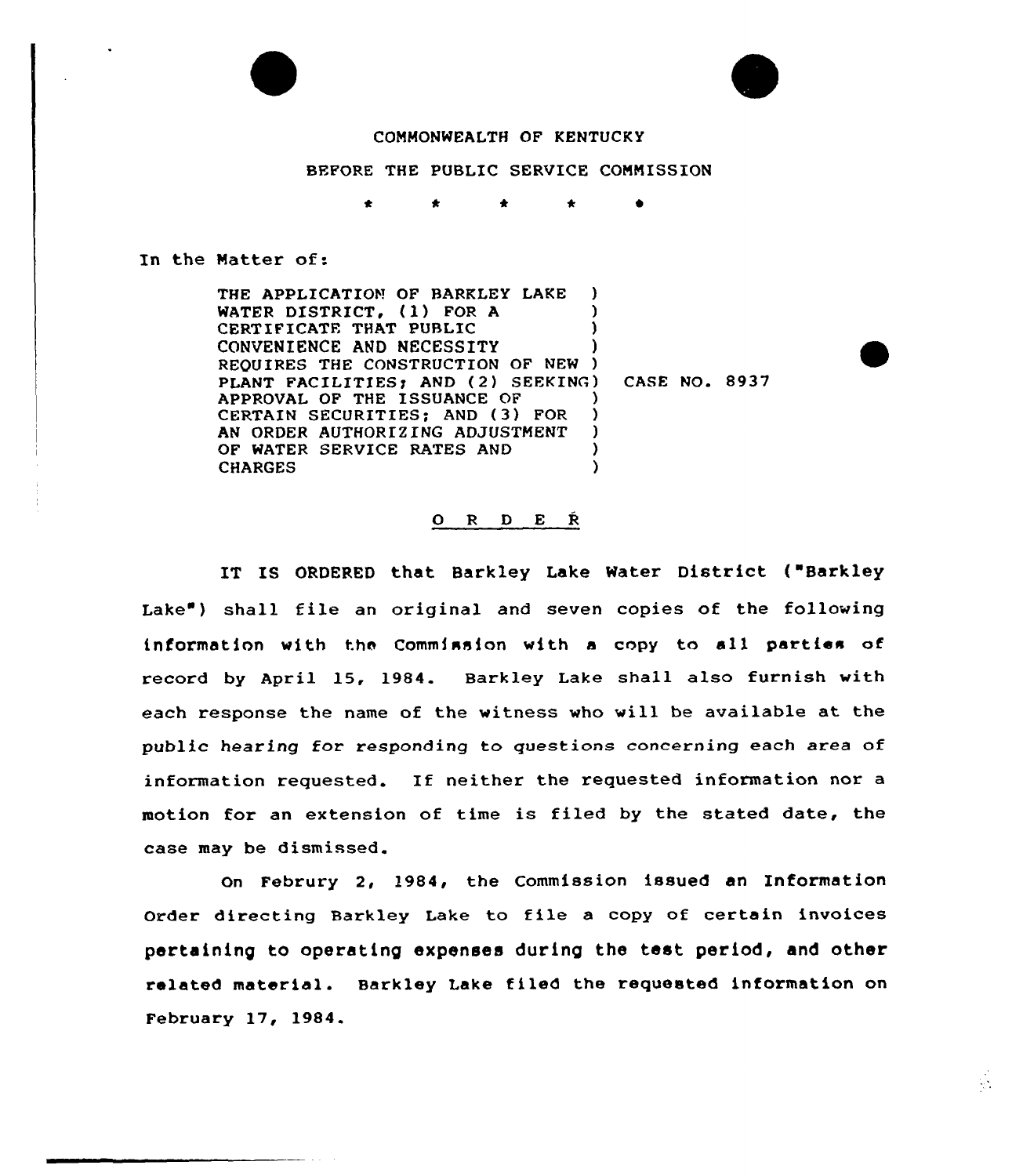1. The Commission has examined the invoices filed by Barkley Lake and it is of the opinion that certain items classified as an operating expense for the test period should be considered capital additions. The Commission has outlined the invoices below. If Barkley Lake disagrees with the Commission's analysis, it should file <sup>a</sup> reply stating so and further supply information per item to support classification as an expense.

Account No. 623 — Pumping Expenses — Supplies and Expenses:

|    | a. No. 33 Post Hydrants  | \$1,107.21 |
|----|--------------------------|------------|
|    | b. 5/8 X 3/4 Meters      | 1,094.08   |
|    | c. CTS Quick Taps        | 181.85     |
| d. | Backhoe and related work | 899.60     |

Account Ho. 625 — Pumping Expenses — Maintenance of Pumping

## Plant:

|    | a. Materials for a building                                | \$6,363.90 |
|----|------------------------------------------------------------|------------|
|    | b. $5/8 \times 3/4$ Meters                                 | 2,165.96   |
|    | c. 2 10-inch Coupling Adapters                             | 473.17     |
|    | d. 48 Yoke Adapters                                        | 216.47     |
|    | e. 30 Box tops marked "Water"                              | 402.00     |
|    | f. 500 feet 3/4-inch service line<br>Tubing                | 112.50     |
|    | $g.$ 1,000 feet $3/4$ -inch Tubing (for<br>service lines?) | 200.00     |
|    | h. 1 6-inch CLC Check Valve                                | 192.45     |
|    | i. Kentucky Stone Company                                  | 619.22     |
| j. | Wallace & Tierman-self Renewing<br>Contracts               | 1,410,00   |
|    | k. 3/4-inch No. 7 Watts Backflow<br>Preventers             | 1,442.81   |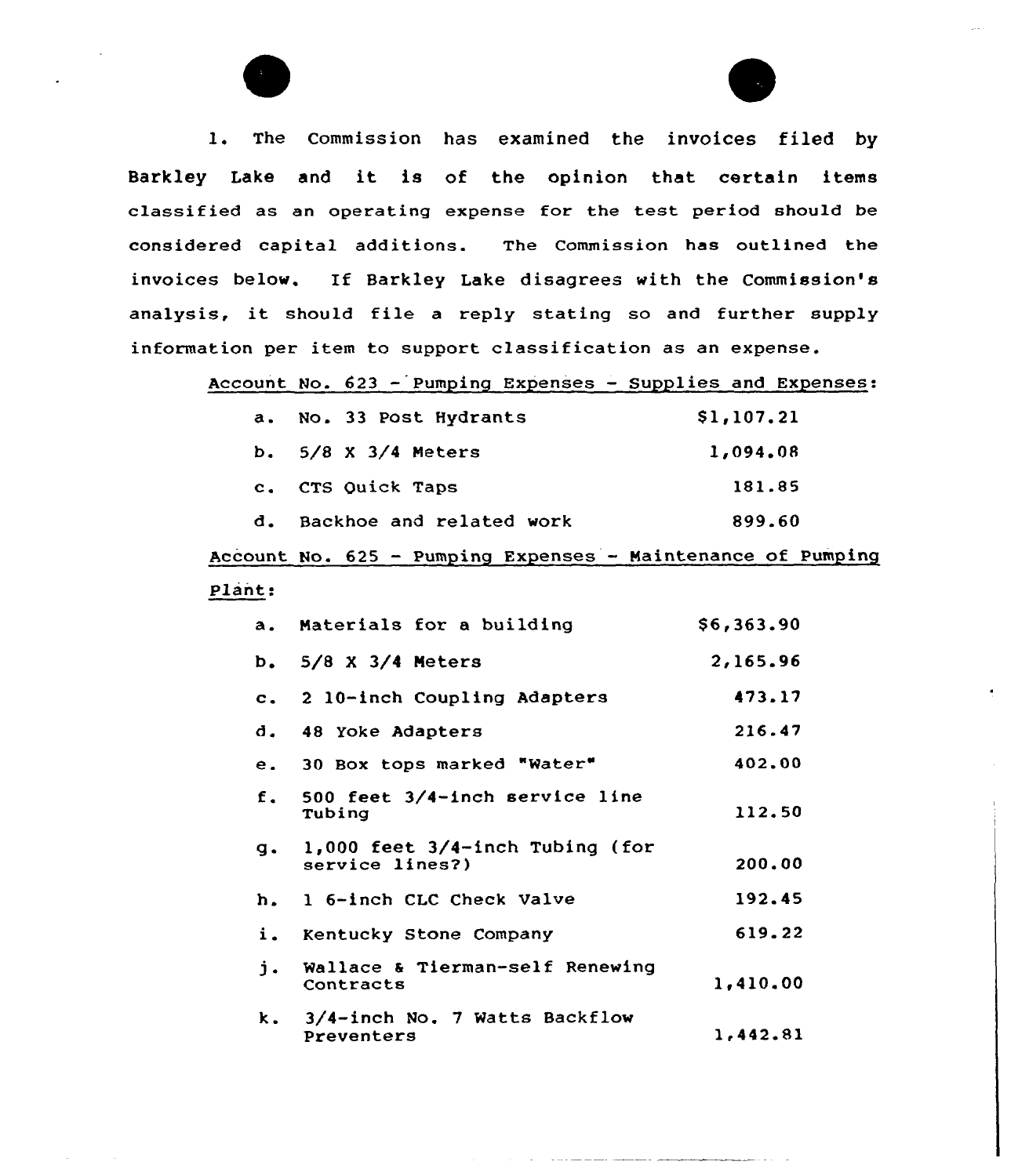



and the company of the second con-

Account No.  $641$  - Transmission and Distribution Expense -Operation Supplies and Expenses:

|    | a. 1 B100 Tapping Machine                    | S. | 500.00   |
|----|----------------------------------------------|----|----------|
| b. | Boring one short bore                        |    | 400.00   |
|    | c. 1-2 inch Homelite Pump                    |    | 203.79   |
| d. | 1-8 inch No. 101 Rockwell<br>propeller meter |    | 1,084.41 |

e. various truck maintenance expense items including the overhaul of a 1978 Luv truck properly chargeable to account No. 933 — Transportation 1,410.08

2. Please provide further detail regarding the services of Commercial Systems, Inc., the expense af which is included in Account 903, Customer Accounts Expenses — Supplies and Haintenance.

3. In Account No. 923, Outside Services Employed; labor of Gano E. Ladd of \$1,757.75 was expensed. Why weren't these labor charges assigned to a specific operating expense or capital account? What was the labor performed?

4. Included in Account No. 924, Property Insurance, please provide the items covered under the Commercial Package Policy of S2,566.

5. Please provide the following information related to Account No. 150, Materials and Supplies:

a. What is the district's policy with regard to recording purchases of materials and supplies?

B. What is the determining amount as to whether an item should be expensed or capitalized (\$100 or less to expense)?